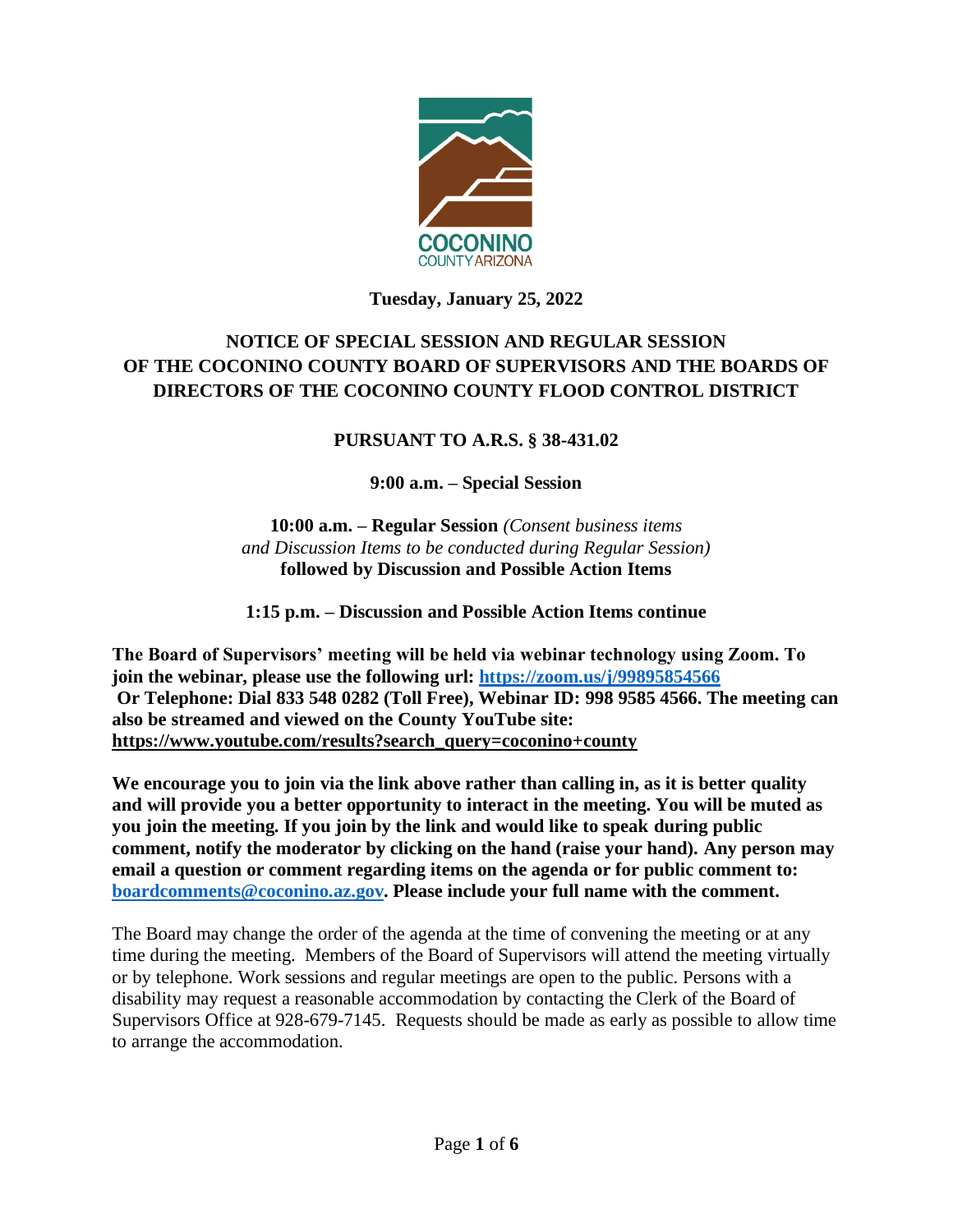### **Notice of Option to Recess in Executive Session**

Pursuant to A.R.S. § 38-431.02, notice is hereby given to the members of the Board of Supervisors and to the general public that, at this meeting, the Board of Supervisors may vote to recess into Executive Session, which will not be open to the public, with the County's attorneys for legal advice and discussion on any item listed on the following agenda, pursuant to A.R.S. § 38-431.03 (A) (3).

### **Call to the Public for items not on the Agenda**

After the pledge of allegiance, the Chairman will call on members of the public to speak on any item or area of concern not listed on the agenda. Items presented during the Call to the Public portion of the Agenda cannot be acted on by the Board of Supervisors. Individual Supervisors may ask questions of the public, but are prohibited by the Open Meeting law from discussing or considering the item among themselves until the item is officially placed on the Agenda. Individuals are limited in their presentations.

### **Consent Agenda**

All matters under Consent Agenda are considered by the Board of Supervisors to be routine and will be enacted by a single motion. If discussion is desired on any particular consent item that item will be removed from the consent agenda and will be considered separately.

### **Speaking During a Public Hearing**

After staff and applicant presentations for specific public hearing items, the Chairman will open the public hearing and ask for comments from the public. Those who fill out a speaker's form will be called on first. You do not need to fill out a speaker's form to speak.

## **9:00 a.m. Special Session**

### **Call to Order:**

### **Pledge of Allegiance:**

### **Call to the Public:**

### **Discussion and Possible Action Items:**

- 1. Discussion and possible action on appointment of Supervisors and/or staff to select local boards and commissions for 2022. **Public Affairs**
- 2. Discussion, update and possible direction to staff regarding state and federal legislative priorities; legislative and administrative update. **Public Affairs**
- 3. Discussion, review and possible direction regarding the Board of Supervisors planning calendar. **County Manager**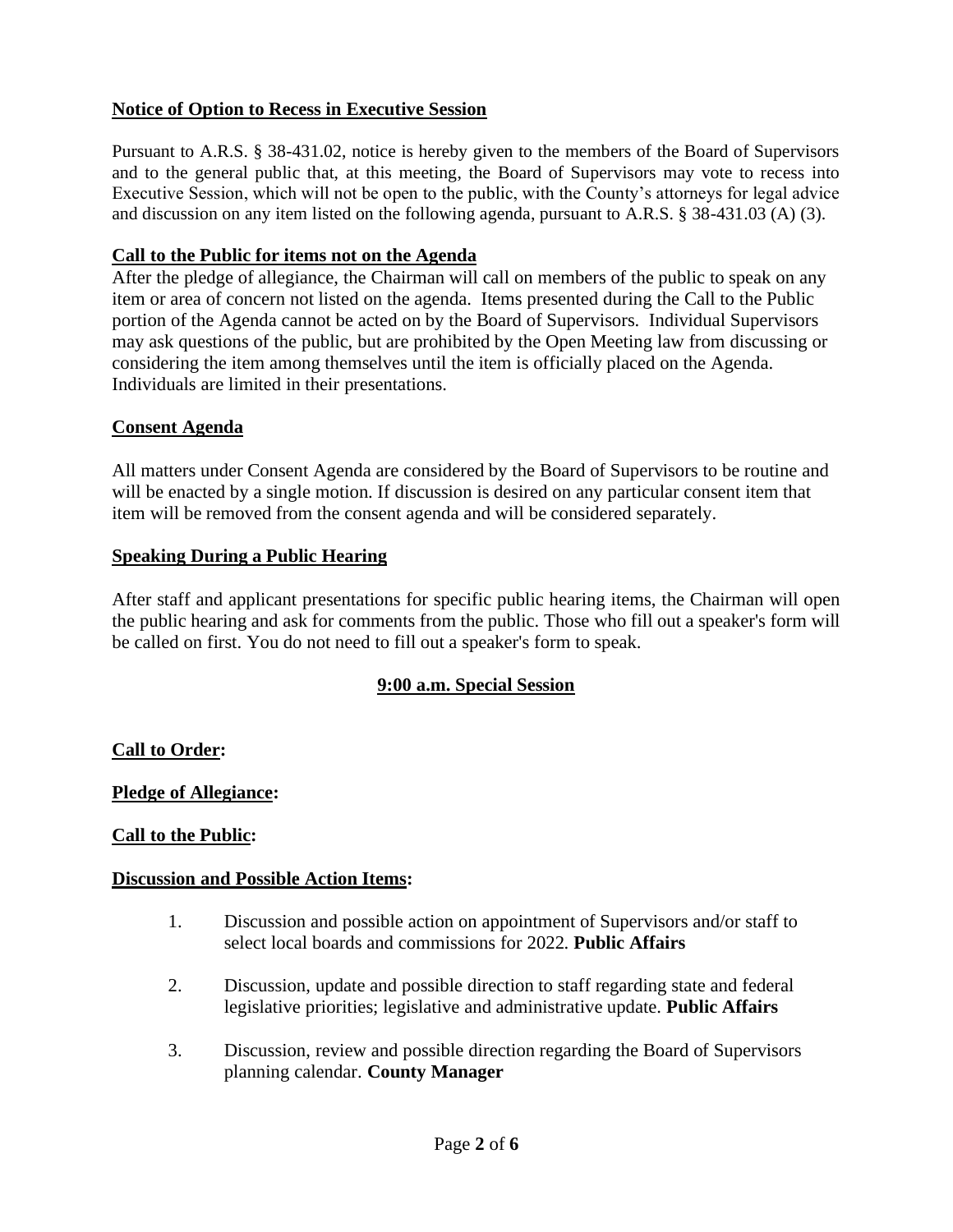- 4. Discussion and update from the County Manager regarding possible community, regional and/or administrative matters. **County Manager**
- 5. Roundtable: To be discussed. Pursuant to A.R.S. § 38-431.02(H), these matters will not be acted upon: Reports from Supervisors; updates on new projects, district budgets, requests for services and initiatives, updates from county staff:
	- District 1 Supervisor Patrice Horstman
	- District 2 Supervisor Jeronimo Vasquez
	- District 4 Supervisor Judy Begay
	- District 5 Supervisor Lena Fowler
	- District 3 Supervisor Matt Ryan
	- Chair's Report

### **10:00 a.m. – Regular Session**

#### **Proclamation:**

6. Consideration and possible action designating January 2022 as Human Trafficking Awareness and Prevention Month.

#### **Board of Supervisors Consent Agenda:**

- 7. Consideration and possible action regarding approval of the minutes from the Board of Supervisors' meetings conducted January 11, 2022 and January 14, 2022.
- 8. Consideration and possible action to ratify and/or approve warrants, electronic fund transfers, and other payments as listed on the agenda. An itemized list of the below-numbered claims is filed in the official records of the Coconino County Board of Supervisors.

| Run Date   | <b>Warrant Numbers</b>        | <b>Computer Register Totals</b> |
|------------|-------------------------------|---------------------------------|
| 01/06/2022 | $EFT - 13892 - 13950$         | \$129,961.50                    |
| 01/06/2022 | Checks $-92202919 - 92203005$ | \$263,561.88                    |
| 01/13/2022 | $EFT - 13951 - 14018$         | \$1,541,965.50                  |
| 01/13/2022 | Checks $-92203006 - 92203097$ | \$288,078.25                    |

9. Consideration and possible action to appoint Corey Hartman to the City of Flagstaff - Coconino County Library Board, for a three-year term to expire January 26, 2025, and fill the vacancy left by Dave Browning's term expiration. **Board of Supervisors**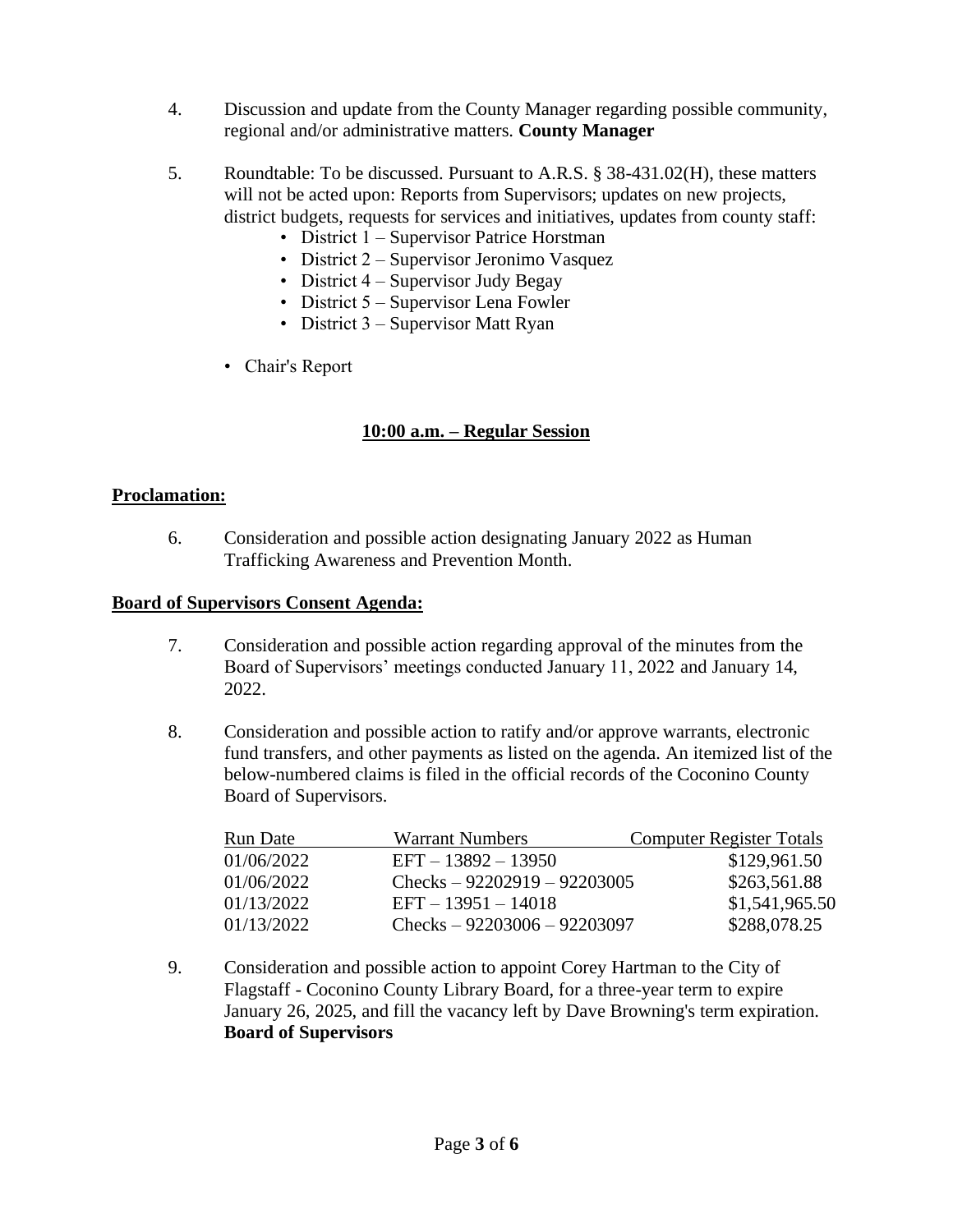- 10. Consideration and possible action to appoint Kelsey Knight as Republican precinct Committee Person, precinct 74, for a term to expire on October 1, 2022. **Board of Supervisors**
- 11. Consideration and possible action to approve a budget adjustment of \$20,000 from the District 1 Community Initiative Grant account to the District 1 Operations account. **Board of Supervisors**
- 12. Consideration and possible Action to approve Resolution 2022-01, approving a Final Plat Amendment for Ponderosa Paradise Unit 2 subdivision, in the RS-18,000 (Residential Single Family, 18,000 sq. ft. minimum parcel size) Zone, to allow division of Lot 112 into two lots, the resulting subdivision lots would be designated as Lot 112A and Lot 112B; the subject property is located at 112 Ponderosa Drive, Mormon Lake, Arizona at Stoneman Lake and identified as Assessor's Parcel Number 402-07-013 and identified as Case No. SUB-21-034. **Community Development**
- 13. Consideration and possible action to approve Resolution 2022-02, appointing Ryan Coons as Deputy Zoning Inspector pursuant to Arizona Revised Statutes section 11-815, which requires that if the County establishes the position of Zoning Inspector, that person along with any Deputy Zoning Inspectors be appointed by the Board. **Community Development**
- 14. Consideration and possible action to approve an Intergovernmental Agreement between Coconino County Health and Human Services, Overdose Fatality Review Program and Northern Arizona University (NAU), Department of Anthropology, in the amount of \$2,500, for the period of September 30, 2021 – September 29, 2022, to conduct interviews with family members of individuals in Coconino County that died due to accidental overdose. **Health and Human Services**
- 15. Consideration and possible action to approve an Independent Contractor Agreement between Wildfire, formerly Arizona Community Action Association, (Contract No. 07012021-22) Amendment 1 and Coconino County Health and Human Services for FY22 for a budget increase in the amount of \$30,750.00. **Health and Human Services**
- 16. Consideration and possible action to approve Arizona Department of Health Services (ADHS) Contract CTRO43159, Amendment 5, for the Health and Human Services Department Opioid Overdose Prevention Program in the amount of \$295,450, for the period of September 1, 2021 through August 31, 2022, to fund 1.0 FTE in Flagstaff and 0.5 FTE in Page, and Opioid Crisis Response in the amount of \$277,810, for the period of September 30, 2021 through September 29, 2022, to fund 3.0 FTEs in Flagstaff (one Program Manager, and two Peer Support Specialists), and Overdose Fatality Review in amount of \$25,000. **Health and Human Services**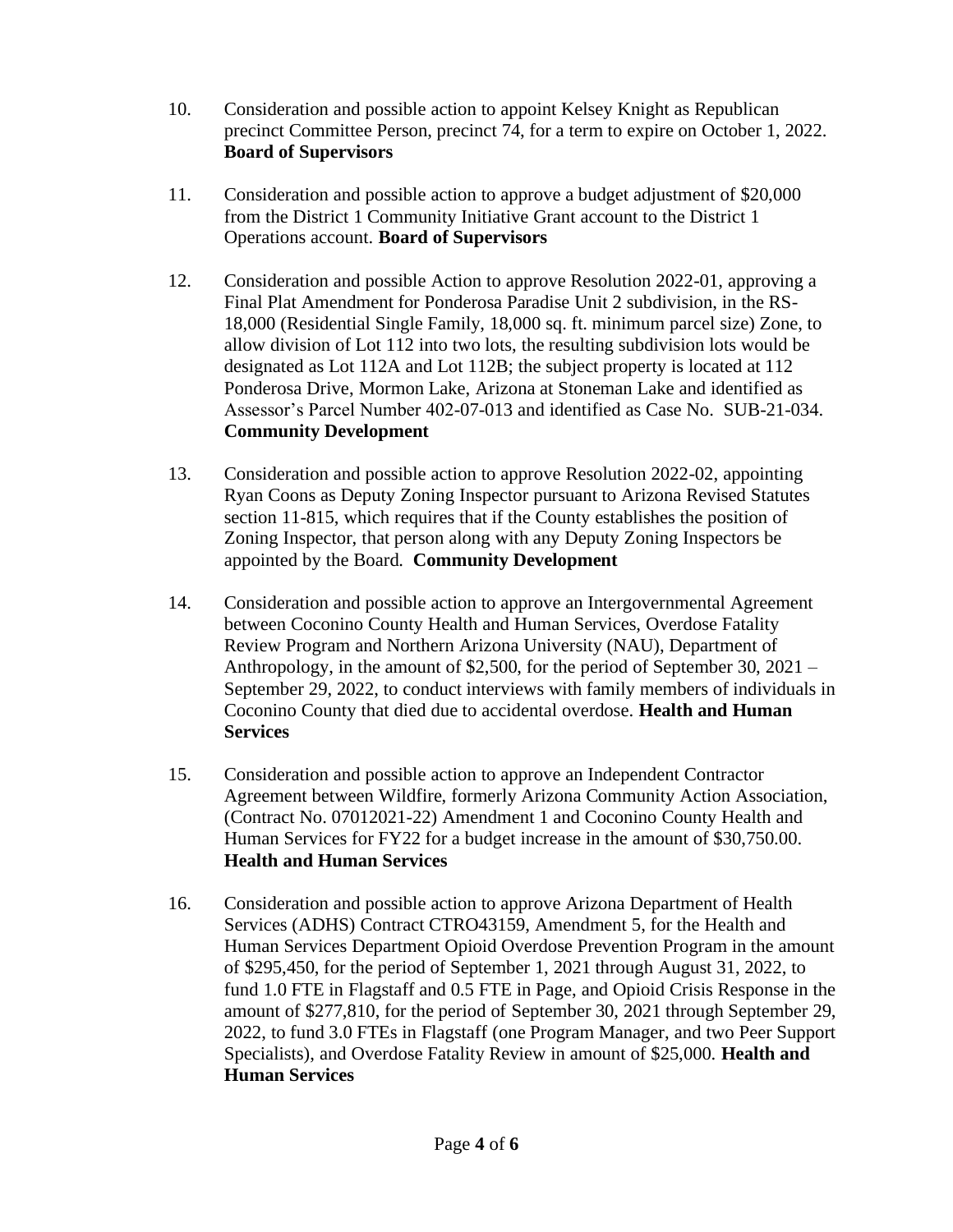- 17. Consideration and possible action to approve an increase of \$17,000 from the County Fair Fund Balance to the Coconino County Fair Fiscal Year 2022 operations expenditures. **Parks and Recreation**
- 18. Consideration and possible action to approve and execute a budget adjustment in the amount of \$710,000 and a final agreement for a grant from the Federal Lands Access Program (FLAP) in the amount of \$20,000,000, to engineer and construct a pavement rehabilitation and widening of 8.55 miles of Perkinsville Road (MP 177 to Hancock Avenue) and authorize Lucinda Andreani, Public Works Director, to sign all documents pertaining to the grant; also approve a match of up to \$3,210,000. **Public Works**
- 19. Consideration and possible action to approve Intergovernmental Agreement LE-11030400-015 1500-8, and corresponding LE 1500-8a Operating Plan with the USDA, Forest Service, to provide law enforcement patrol on the Apache-Sitgreaves, Coconino, and Kaibab National Forests, in the annual funding amount of \$65,000, from the date of last signature through 12/31/2026. **Sheriff**
- 20. Consideration and possible action to approve a Memorandum of Understanding (MOU) - funding agreement with the Firehouse Subs Public Safety Foundation, Inc., and corresponding budget adjustment, in the amount of \$8,845.95, to be used toward the purchase of a Rescue Inflatable Boat & Accessories in FY22 and allow the Sheriff to sign grant documents. **Sheriff**
- 21. Consideration and possible action to approve a 1.0 FTE School Psychologist position and the corresponding budget adjustment from the Fee for Service fund, Secure Rural Schools and grant funding. **Superintendent of Schools.**

## *The Board will resolve as the Flood Control District Board of Directors.*

## **Flood Control District Consent Agenda:**

22. Consideration and possible action to submit an initial application to the Federal Emergency Management Administration (FEMA) for a grant from the Building Resilient Infrastructure and Communities (BRIC) Program as a contingency plan, in the amount of \$995,852.88, to engineer and construct two detention basins on private and municipal properties in the Museum Flood Area; grant will include a Flood Control District match of \$248,963.22. **Flood Control District**

*The Board will resolve as the Board of Supervisors.*

# **Action Item***:*

23. Consideration and possible action to approve a lease between Coconino County and Flagstaff Arts Council for the Coconino Center for the Arts, through June 2026, as a contribution from Coconino County to Flagstaff Arts Council with a total value of \$180,000 per year. **Facilities Management**